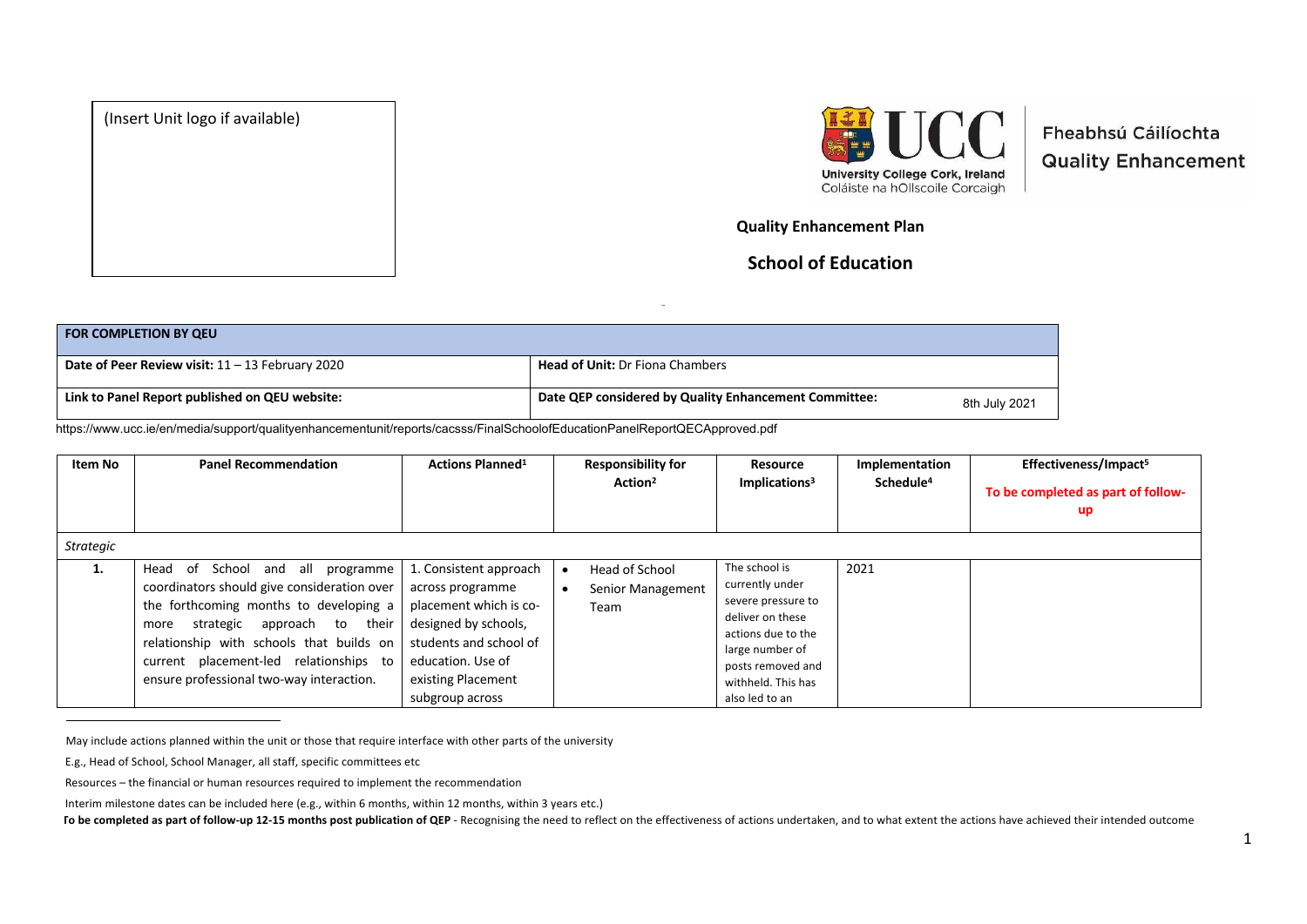|    |                                                                                      | programmes using a<br>principle-based<br>approach due to the<br>varied nature of<br>placements in<br>programmes.<br>2. Collaborative | Chair of Research and                                                                                          | ongoing Staff-<br>student ratio issue<br>where we should<br>have 15:1 (for<br><b>Teaching Council</b><br>accreditation) but<br>have 29:1 |      |  |
|----|--------------------------------------------------------------------------------------|--------------------------------------------------------------------------------------------------------------------------------------|----------------------------------------------------------------------------------------------------------------|------------------------------------------------------------------------------------------------------------------------------------------|------|--|
|    |                                                                                      | Research consortia<br>(researchers and<br>teachers).                                                                                 | <b>Innovation Committee</b><br>(co-developed by all three<br>chairs of RI, LE and CE)                          |                                                                                                                                          |      |  |
|    |                                                                                      | 3. CPD for teachers<br>(digital badge) linked to<br>Cosán which would<br>result in fee<br>generation.                                | Chair of Learning and<br>Teaching Committee (co-<br>developed by all three chairs<br>of RI, LE and CE)         |                                                                                                                                          |      |  |
|    |                                                                                      | 4. Seeking School-<br>university research<br>collaboration<br>opportunities e.g., John<br>Coolahan Research<br>Support Framework     | Chair of Research and<br><b>Innovation Committee</b><br>(co-developed by all three<br>chairs of RI, LE and CE) |                                                                                                                                          |      |  |
|    |                                                                                      | 5. Expansion of EDFEST<br>programme to become<br>a platform of outreach<br>activities.                                               | Chair of Community<br><b>Engagement Committee</b><br>(co-developed by all three<br>chairs of RI, LE and CE)    |                                                                                                                                          |      |  |
|    |                                                                                      | 6. Development of an<br>M-Level module that<br>can form part of M.Ed.<br>studies                                                     | MEd Programme Team                                                                                             |                                                                                                                                          |      |  |
| 2. | Head of School, and School Manager, should<br>seek a detailed explanation in how the | This is under discussion<br>by the Teaching                                                                                          | Head of School                                                                                                 | $D =$ deferred                                                                                                                           | 2021 |  |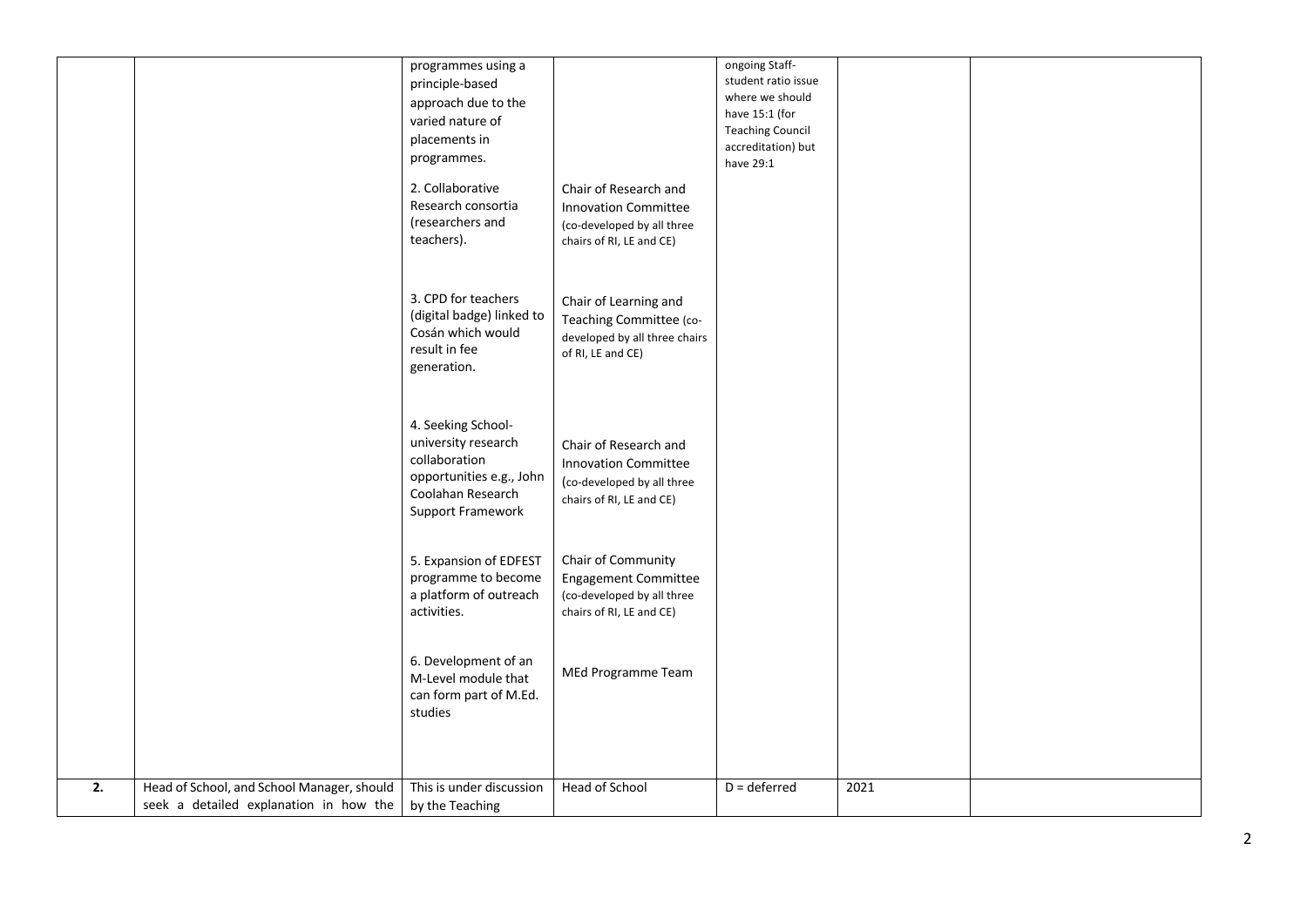| Teaching Council Ireland (TCI) Staff-Student | Council. This will be     | Senior Management | $W =$ withheld           |  |
|----------------------------------------------|---------------------------|-------------------|--------------------------|--|
| Ratio requirement will be calculated         | outlined formally prior   | Team              |                          |  |
| following the implementation of the          | to accreditation          |                   | $PR = pending$           |  |
| reaccreditation requirements.                | beginning in              |                   | recruitment              |  |
|                                              | September 2021.           |                   |                          |  |
|                                              |                           |                   | $PA = Pending$           |  |
|                                              | Please see a detailed     |                   | approval                 |  |
|                                              | list of open staffing     |                   | <b>Prof Scale 2 EYCS</b> |  |
|                                              | issues in Resource        |                   | (D)                      |  |
|                                              | <b>Implication Column</b> |                   |                          |  |
|                                              |                           |                   | Lecturer B/B EYCS        |  |
|                                              |                           |                   | (PA)                     |  |
|                                              |                           |                   |                          |  |
|                                              |                           |                   | 0.5 SEA EYCS             |  |
|                                              |                           |                   | <b>Prof Education</b>    |  |
|                                              |                           |                   | (W)                      |  |
|                                              |                           |                   |                          |  |
|                                              |                           |                   | Lecturer in              |  |
|                                              |                           |                   | <b>Education (A/B)</b>   |  |
|                                              |                           |                   | (D)                      |  |
|                                              |                           |                   |                          |  |
|                                              |                           |                   | <b>Lecturer EAL (PR)</b> |  |
|                                              |                           |                   | <b>Senior Lecturer</b>   |  |
|                                              |                           |                   |                          |  |
|                                              |                           |                   | <b>BEDG (PR)</b>         |  |
|                                              |                           |                   | Lecturer (B/B)           |  |
|                                              |                           |                   | <b>BEDG (PA)</b>         |  |
|                                              |                           |                   |                          |  |
|                                              |                           |                   | <b>Work Placement</b>    |  |
|                                              |                           |                   | Coordinator              |  |
|                                              |                           |                   | <b>BEDG (PA)</b>         |  |
|                                              |                           |                   |                          |  |
|                                              |                           |                   | <b>Senior Lecturer</b>   |  |
|                                              |                           |                   | <b>BA/PME Home Ec</b>    |  |
|                                              |                           |                   | (in UPAP)                |  |
|                                              |                           |                   | Lecturer (A/B)           |  |
|                                              |                           |                   | <b>BA/PME Home Ec</b>    |  |
|                                              |                           |                   | (in UPAP)                |  |
|                                              |                           |                   |                          |  |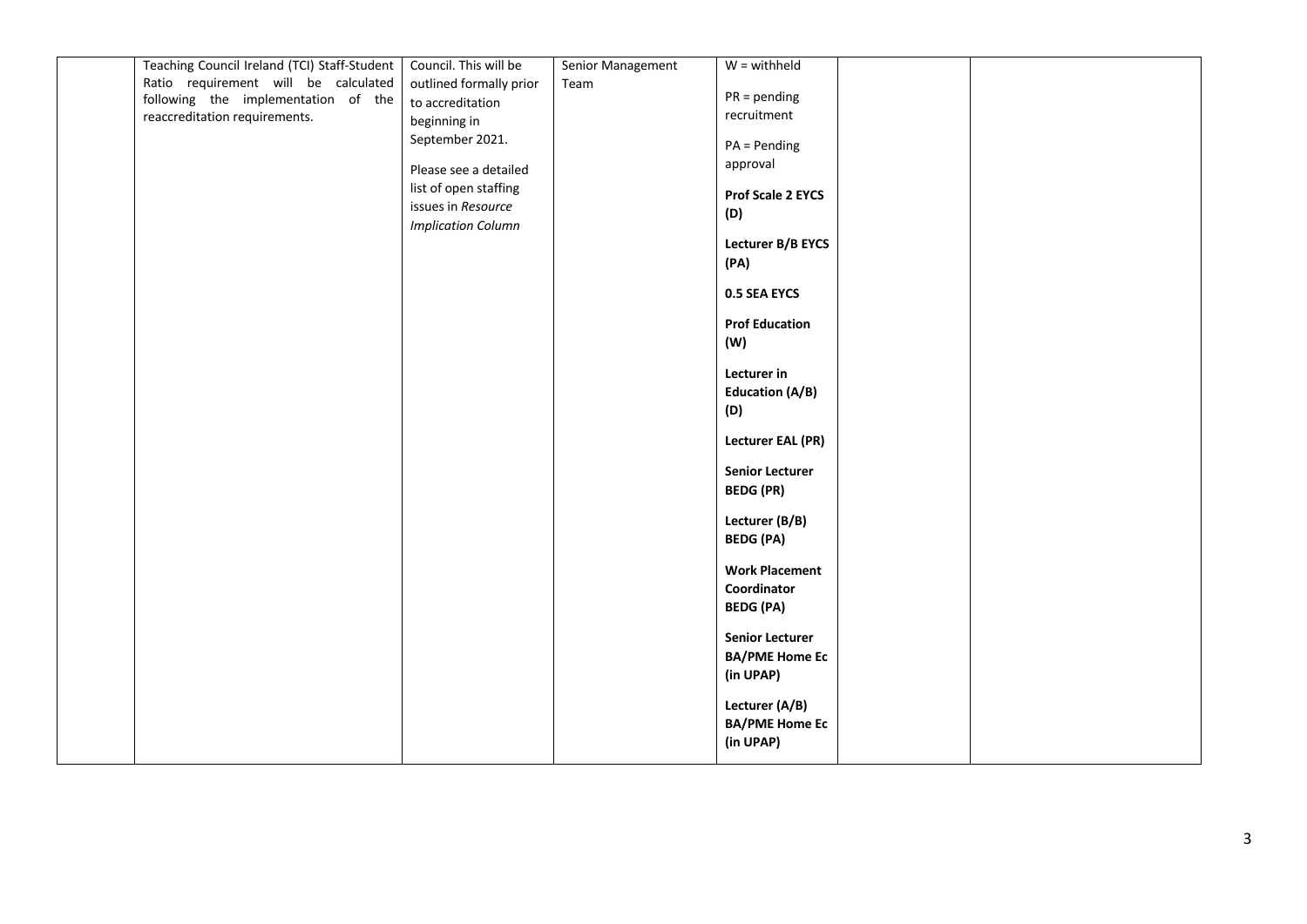|    |                                                                                                                                                                                                                                                   |                                                                                                                                                                                                                                                                                                                                                                                                                                                         |                                                                                                                                                                                                                                                                                | 1 SEA new<br>programmes (in<br>UPAP)<br>3 x Fixed Term<br>contracts to<br>regularised                                                                                                                                                                                                                                                                                                                                 |      |  |
|----|---------------------------------------------------------------------------------------------------------------------------------------------------------------------------------------------------------------------------------------------------|---------------------------------------------------------------------------------------------------------------------------------------------------------------------------------------------------------------------------------------------------------------------------------------------------------------------------------------------------------------------------------------------------------------------------------------------------------|--------------------------------------------------------------------------------------------------------------------------------------------------------------------------------------------------------------------------------------------------------------------------------|-----------------------------------------------------------------------------------------------------------------------------------------------------------------------------------------------------------------------------------------------------------------------------------------------------------------------------------------------------------------------------------------------------------------------|------|--|
| 3. | The School would benefit from being in a<br>single location, and in the context of the<br>ongoing discussion to co-locate staff, the<br>Head of School should continue to liaise<br>with all staff to ensure that any concerns<br>are considered. | Set up a 'Space Review<br>Committee' to review<br>the situation on an<br>ongoing basis during<br>and post Covid-19                                                                                                                                                                                                                                                                                                                                      | Chair of the Space<br><b>Review Committee</b><br>reporting to Head of<br>School and Senior<br>Management Team                                                                                                                                                                  | The school is<br>currently under<br>pressure to<br>provide office<br>space for staff.<br>Should we reach<br>our required SSR,<br>this will have<br>severe<br>implications for<br>space and will<br>need to be<br>reviewed on an<br>ongoing basis.                                                                                                                                                                     | 2024 |  |
| 4. | The School should move towards the<br>provision of the full continuum of ITE, from<br>Early Years to Adult Education, by<br>developing a postgraduate qualification in<br>primary education.                                                      | 1. The School will<br>implement a Further<br>and Adult &<br>Community<br>Postgraduate diploma.<br>This proposal has been<br>submitted to CACSSS<br>CADC for review. The<br>programme is under<br>the UCC programme<br>embargo currently.<br>2. Primary Teacher<br><b>Education: The Senior</b><br>Management Team will<br>continue to review this<br>opportunity, but please<br>note that while not<br>offering an ITE pathway<br>in primary education, | <b>Head of School</b><br><b>Further Education</b><br>programme design co-<br>ordinator: Dr Stephen<br>O'Brien<br>Note: All programme<br>proposals are subject to<br>ongoing review by Senior<br>Management Team as<br>part of overall<br>consideration of SSR and<br>resources | The school is<br>currently under<br>severe pressure to<br>deliver on existing<br>programmes due to<br>the large number of<br>posts removed and<br>withheld. This has<br>also led to an<br>ongoing Staff-<br>student ratio issue<br>where we should<br>have 15:1 (for<br><b>Teaching Council</b><br>accreditation) but<br>have 29:1. To<br>deliver on any new<br>programmes will<br>require necessary<br>staff quotas. | 2023 |  |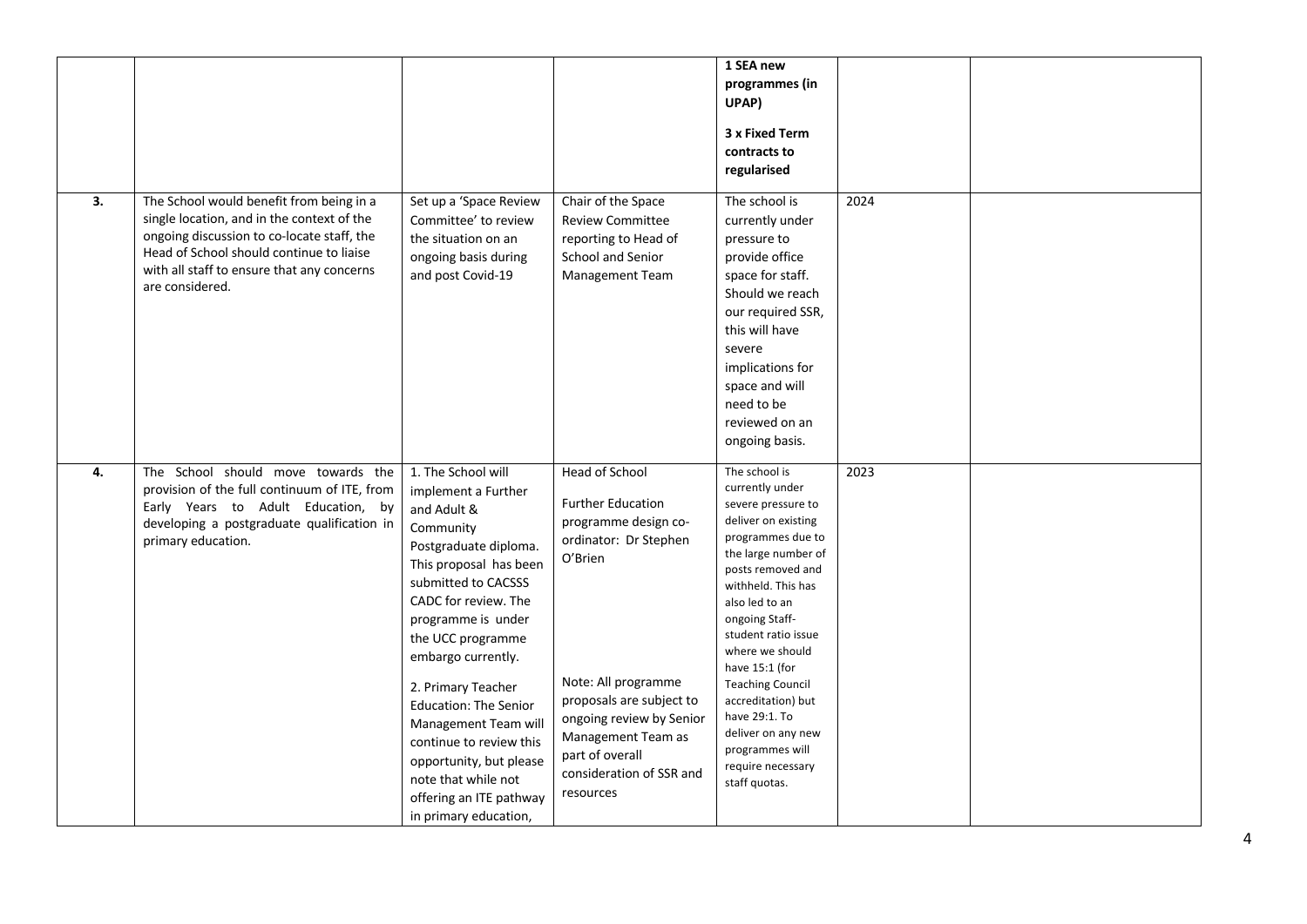|                      |                                                                                                                                         | our PGSEN, PDEL, MEd,<br>MEd by Res, PhD<br>Cohort all offer<br>postgraduate<br>qualifications to upskill<br>existing primary school<br>teaching professionals.<br>Also, EYCS offers a<br>feasible pathway to<br>study a PME (Primary)<br>upon degree<br>completion.<br>3. Note that our main<br>focus is on post<br>primary education. In<br>this connection, we are<br>currently responding to<br>the DES Teacher Supply<br>Action Plan in respect<br>of post primary<br>education by<br>developing new<br>programmes to<br>educate teachers in the<br>areas of Irish, Maths,<br>Modern Foreign<br>Languages, Home<br>Economics, Business<br>etc. We continue to<br>collaborate with MTU |                                                                                                                                    | Note: Significant<br>resources needed<br>For Primary<br>Education: 12<br>subjects covered;<br>Placement<br>schools to be<br>sourced etc.                             |      |  |
|----------------------|-----------------------------------------------------------------------------------------------------------------------------------------|--------------------------------------------------------------------------------------------------------------------------------------------------------------------------------------------------------------------------------------------------------------------------------------------------------------------------------------------------------------------------------------------------------------------------------------------------------------------------------------------------------------------------------------------------------------------------------------------------------------------------------------------------------------------------------------------|------------------------------------------------------------------------------------------------------------------------------------|----------------------------------------------------------------------------------------------------------------------------------------------------------------------|------|--|
|                      |                                                                                                                                         | in this connection.                                                                                                                                                                                                                                                                                                                                                                                                                                                                                                                                                                                                                                                                        |                                                                                                                                    |                                                                                                                                                                      |      |  |
| Internationalisation |                                                                                                                                         |                                                                                                                                                                                                                                                                                                                                                                                                                                                                                                                                                                                                                                                                                            |                                                                                                                                    |                                                                                                                                                                      |      |  |
| 5.                   | Potential for internationalisation should be<br>explored, particularly at PhD-level, in liaison<br>with CACSSS international recruiter. | Explore the<br>1.<br>potential of our current<br>PhD structures in<br>attracting more<br>international students.<br>This may involve some<br>restructuring of                                                                                                                                                                                                                                                                                                                                                                                                                                                                                                                              | Head of School<br>$\bullet$<br>$\bullet$<br>Senior Management<br>Team<br>Internationalisation<br>$\bullet$<br><b>Working Group</b> | The school is<br>currently under<br>severe pressure to<br>deliver on existing<br>programmes due to<br>the large number of<br>posts removed and<br>withheld. This has | 2023 |  |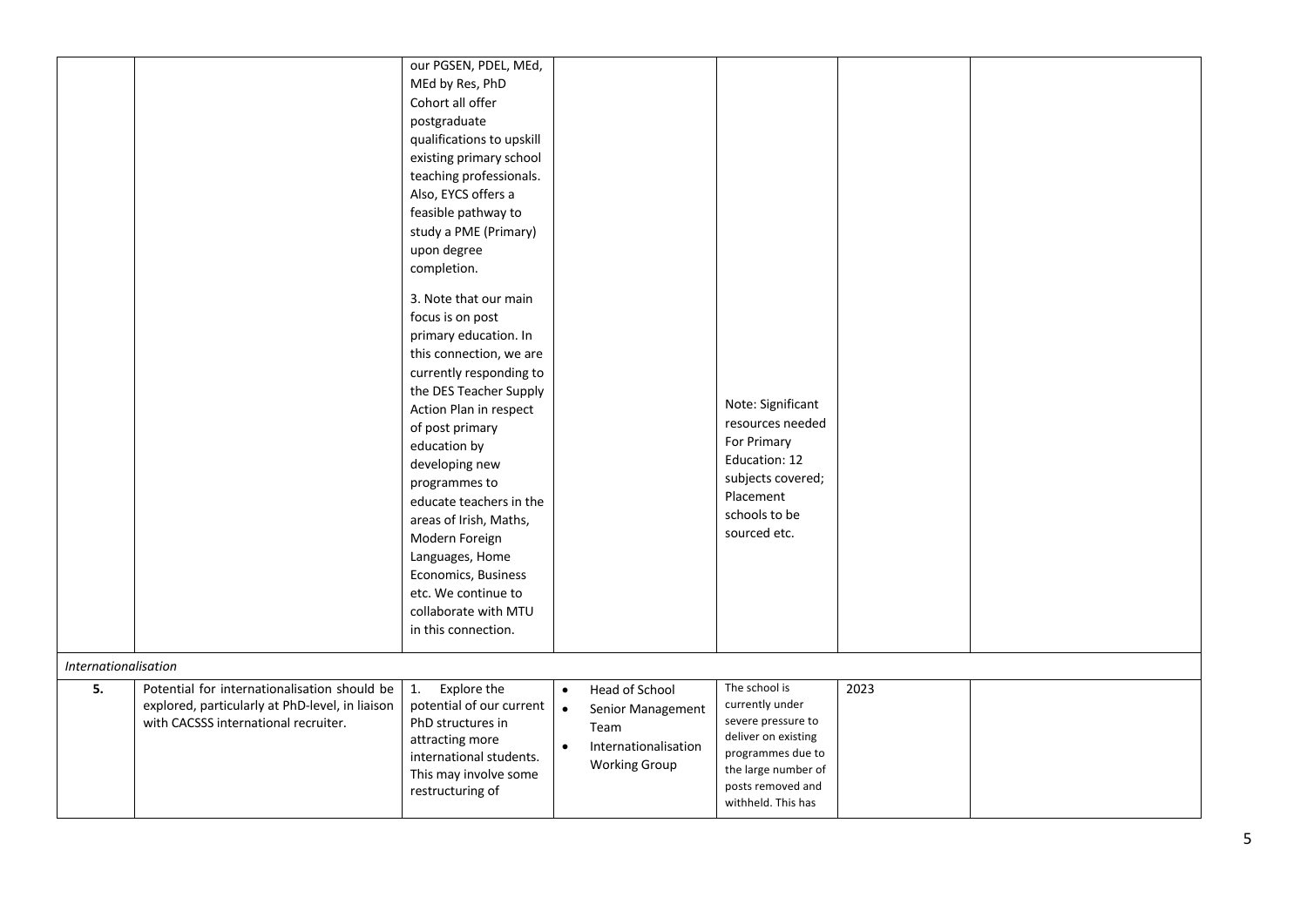| <b>Staffing</b> |                                            | existing routes or the<br>addition of new ones.<br>e.g. New EdD which<br>could replace the<br>Cohort PhD<br>2. Irish Research<br>Council post graduate<br>and post-doctoral<br>scholarships are open<br>to international<br>scholars - partnerships<br>worth exploring<br>between UCC<br>colleagues and<br>respective<br>international scholars.<br>3. Strengthening the<br>School's relations with<br>international<br>organisations (e.g., EU<br>Erasmus+) to form<br>teaching and learning<br>and/or research<br>consortia (e.g.,<br>universities and civil<br>society groups) leading<br>to philanthropic<br>donations and PhD<br>scholarships and<br>enhanced professional<br>networks | Chair Research and<br>Innovation<br>Committee and<br><b>Graduate Studies</b><br>$\bullet$<br>Committee<br>Senior Management<br>$\bullet$<br>Team<br>Chair of the<br>$\bullet$<br>Internationalisation<br><b>Working Group</b> | also led to an<br>ongoing Staff-<br>student ratio issue<br>where we should<br>have 15:1 (for<br><b>Teaching Council</b><br>accreditation) but<br>have 29:1. To<br>deliver on any new<br>programmes will<br>require necessary<br>staff quotas.<br>This work will<br>require the<br>expertise of a<br>project manager<br>@€475 per day (3<br>month project) |                    |  |
|-----------------|--------------------------------------------|---------------------------------------------------------------------------------------------------------------------------------------------------------------------------------------------------------------------------------------------------------------------------------------------------------------------------------------------------------------------------------------------------------------------------------------------------------------------------------------------------------------------------------------------------------------------------------------------------------------------------------------------------------------------------------------------|-------------------------------------------------------------------------------------------------------------------------------------------------------------------------------------------------------------------------------|-----------------------------------------------------------------------------------------------------------------------------------------------------------------------------------------------------------------------------------------------------------------------------------------------------------------------------------------------------------|--------------------|--|
| 6.              | Head of School, with the School's Senior   | Academic Workload                                                                                                                                                                                                                                                                                                                                                                                                                                                                                                                                                                                                                                                                           | Academic Workload                                                                                                                                                                                                             |                                                                                                                                                                                                                                                                                                                                                           | Ongoing up to      |  |
|                 | Management Team, should continue to        | Working Group to                                                                                                                                                                                                                                                                                                                                                                                                                                                                                                                                                                                                                                                                            | Working Group with                                                                                                                                                                                                            |                                                                                                                                                                                                                                                                                                                                                           | 2023, given public |  |
|                 | develop, and disseminate in an open and    | continue work on the                                                                                                                                                                                                                                                                                                                                                                                                                                                                                                                                                                                                                                                                        | Head of School and                                                                                                                                                                                                            |                                                                                                                                                                                                                                                                                                                                                           | health conditions  |  |
|                 | transparent manner, a clear academic       | model                                                                                                                                                                                                                                                                                                                                                                                                                                                                                                                                                                                                                                                                                       | Senior Management                                                                                                                                                                                                             |                                                                                                                                                                                                                                                                                                                                                           |                    |  |
|                 | workload model, that safeguards sufficient |                                                                                                                                                                                                                                                                                                                                                                                                                                                                                                                                                                                                                                                                                             | Team                                                                                                                                                                                                                          |                                                                                                                                                                                                                                                                                                                                                           |                    |  |
|                 | time for research, appropriate to the      |                                                                                                                                                                                                                                                                                                                                                                                                                                                                                                                                                                                                                                                                                             |                                                                                                                                                                                                                               |                                                                                                                                                                                                                                                                                                                                                           |                    |  |
|                 | circumstances of an applied school in time |                                                                                                                                                                                                                                                                                                                                                                                                                                                                                                                                                                                                                                                                                             |                                                                                                                                                                                                                               |                                                                                                                                                                                                                                                                                                                                                           |                    |  |
|                 | for the start of the next academic year.   |                                                                                                                                                                                                                                                                                                                                                                                                                                                                                                                                                                                                                                                                                             |                                                                                                                                                                                                                               |                                                                                                                                                                                                                                                                                                                                                           |                    |  |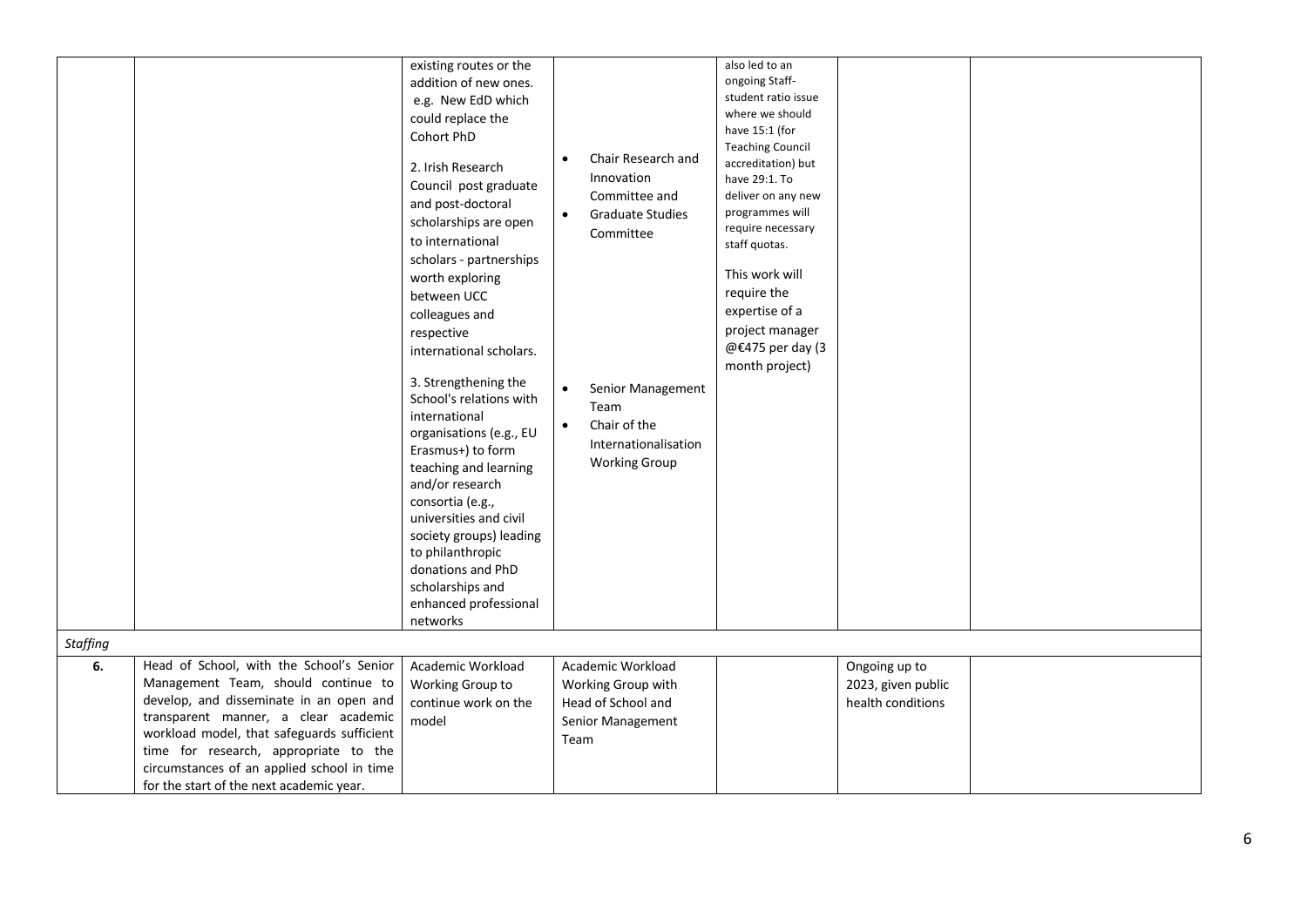| 7. | Head of School should continue to explore,<br>with appropriate colleagues in the<br>university, the need to improve the<br>opportunities, and streamline the process<br>for, promotion and establishment.                                                                                                                                                                                                                                                                                                                                  | 1. UMTO are reviewing<br>the process in 2021 as<br>part of the UCC<br><b>Strategy Pivot</b><br>2. Important to<br>acknowledge that<br>research is different in<br>a Professional School.<br>This needs to be<br>recognised at<br>university level.                                                          | Head of School<br>Senior Management<br>Team<br>Head of CACSSS                                        |                               | 2021 |  |
|----|--------------------------------------------------------------------------------------------------------------------------------------------------------------------------------------------------------------------------------------------------------------------------------------------------------------------------------------------------------------------------------------------------------------------------------------------------------------------------------------------------------------------------------------------|-------------------------------------------------------------------------------------------------------------------------------------------------------------------------------------------------------------------------------------------------------------------------------------------------------------|------------------------------------------------------------------------------------------------------|-------------------------------|------|--|
|    | Finance and sustainability                                                                                                                                                                                                                                                                                                                                                                                                                                                                                                                 |                                                                                                                                                                                                                                                                                                             |                                                                                                      |                               |      |  |
| 8. | Head of School should work with the CACSSS<br>fundraiser with a view to developing a<br>philanthropic funding plan and corporate<br>sponsorship for School of Education based<br>activities.                                                                                                                                                                                                                                                                                                                                               | Head of School and<br>Senior Management<br>Team to devise a plan<br>with CACSSS<br>fundraiser.                                                                                                                                                                                                              | Head of School and<br>Senior Management<br>Team<br>Chair of Community<br><b>Engagement Committee</b> | Project Manager<br>(as above) | 2022 |  |
| 9. | In order to generate revenue to reinvest in<br>the long-term development of the School,<br>the School's Senior Management Team<br>should scope out income generating<br>opportunities for the School including a<br>potential PG qualification in primary<br>education, CPD programmes for qualified<br>teachers, and internationalisation (including<br>research collaborations). The Head of<br>School should explore with the Head of<br>College means by which any additional<br>revenue generated can be reinvested in the<br>School. | 1. The School of<br><b>Education generates</b><br>significant PG funding<br>already. There are<br>opportunities to<br>develop online or<br>blended PG offerings as<br>part of CPD<br>programme for<br>teachers/leaders in<br>education.<br>2.International<br>recruitment<br>3. Alumni<br>links/sponsorship | Head of School and<br>Senior Management<br>Team                                                      | Project Manager<br>(as above) | 2022 |  |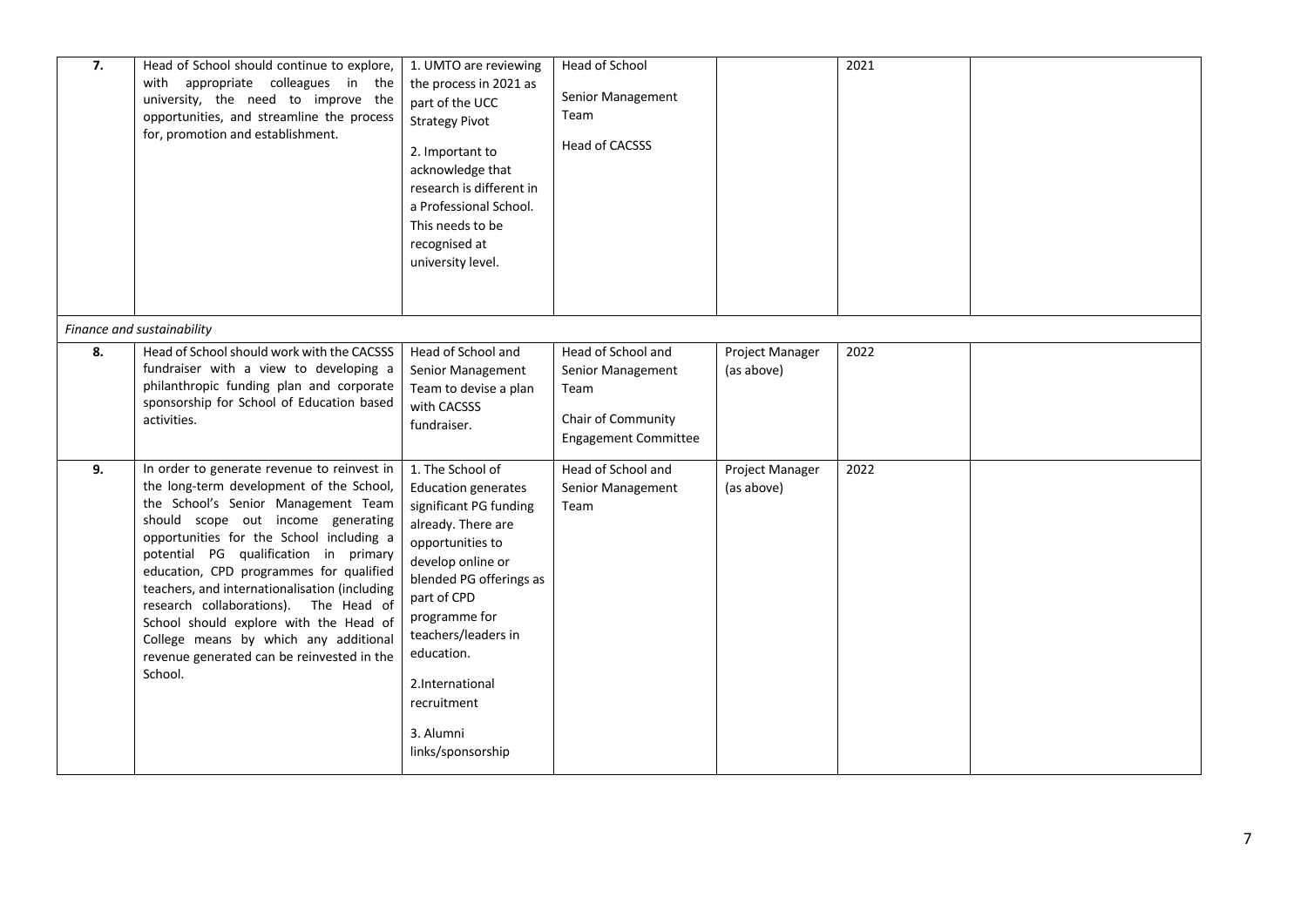|     |                                                                                                                                                                                                                                                                                                                                                                                        | 4. Links with other<br>universities - Joint<br>Summer schools<br>5. Strengthening the<br>School's relations with<br>international<br>organisations and civil<br>society groups which<br>could lead to<br>philanthropy and PhD<br>scholarships                                                              |                                                                    |                                                                                                                                                      |      |  |
|-----|----------------------------------------------------------------------------------------------------------------------------------------------------------------------------------------------------------------------------------------------------------------------------------------------------------------------------------------------------------------------------------------|------------------------------------------------------------------------------------------------------------------------------------------------------------------------------------------------------------------------------------------------------------------------------------------------------------|--------------------------------------------------------------------|------------------------------------------------------------------------------------------------------------------------------------------------------|------|--|
|     | Teaching, Learning, Assessment and Student Experience                                                                                                                                                                                                                                                                                                                                  |                                                                                                                                                                                                                                                                                                            |                                                                    |                                                                                                                                                      |      |  |
| 10. | Placement Systems Working Group should<br>continue to review the structure and nature<br>of placement modules with a view to<br>arriving at a standardised approach for<br>placements across all programmes, e.g., the<br>way that placements are organised, the<br>length, and timing, of the placement,<br>policies for absence, and the overall student<br>experience of placement. | Continue the work of<br>the Placement Systems<br><b>Working Group</b>                                                                                                                                                                                                                                      | Head of School<br><b>School Manager</b>                            | Collaboration<br>with inPlace<br>This work will<br>require the<br>expertise of a<br>project manager<br>@€475 per day (6<br>month project<br>approx.) | 2022 |  |
| 11. | The efficiency of placement administration<br>should be reviewed by the School Manager<br>in the context of a LEAN project.                                                                                                                                                                                                                                                            | Trial inPlace System                                                                                                                                                                                                                                                                                       | <b>School Manager</b>                                              | As above                                                                                                                                             |      |  |
| 12. | Programme coordinators should identify<br>alternative exit routes for all programmes,<br>e.g., PME students who reconsider their<br>career choices.                                                                                                                                                                                                                                    | In BEDSSPE and BSCED,<br>there are exit awards<br>for those who do not<br>wish to pursue<br>teaching. It was agreed<br>at national level in<br>2014 that an exit route<br>was not possible or<br>desirable for PME<br>students.<br>Notwithstanding this,<br>we mentor and support<br>the very small number | Head of School<br>Senior Management<br>Team<br>Programme Directors | Part of normal<br>practise.                                                                                                                          | 2022 |  |